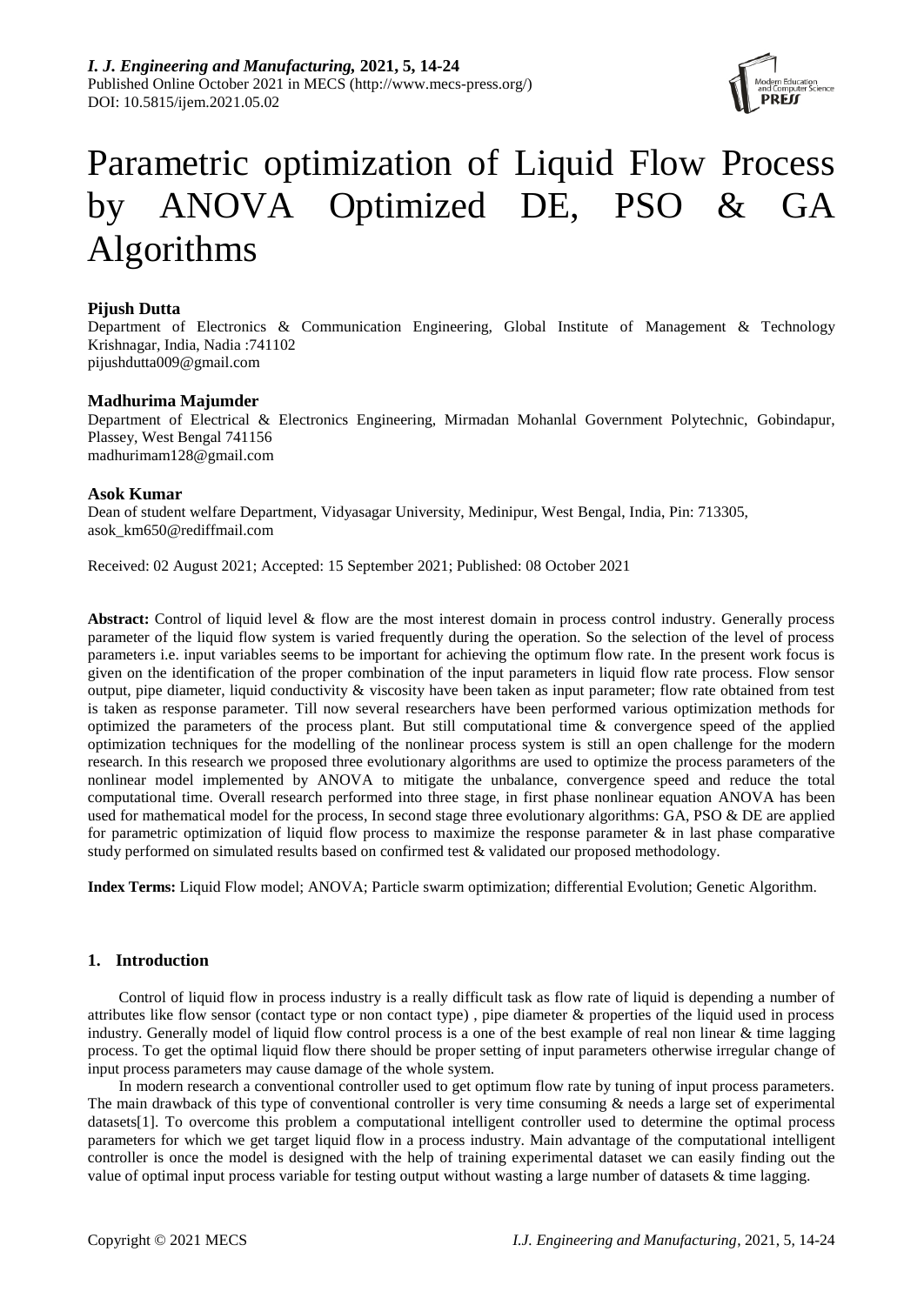There are a number of computational intelligent controllers used in different process industry to achieve the better results. Some of them are predicting of thermal conductivity in a nanofluids [2], predicting in Fault detection of electric switch machine [3] forecasting of load  $\&$  energy management system [4], measurement of turbidity [5], liquid flow model [6], prediction of temperature & discharge of hot water from solar parabolic collector [7], etc. There are a several research has been performed by using different types flow sensor in process industries by taking the consideration of small response time, linearity & high measuring accuracy. Conventionally in process industries flow rate is measured by the Contact type anemometer [8], Ultrasonic flow meter [9,10], venturi meter [11] etc.

Now the performance of the flow sensor depending upon the number of input variables like the properties of liquid characteristics, pipe diameter, temperature etc. So it is a great challenge how to improve the performance of the flow sensor in process industry. Hence it needed computational algorithm to optimize the process parameters so that calculated output flow rate best fitted with the experimental outcome.

A number researcher has been carried out many Advance control strategies for the liquid flow control process. A feed forward neural network model proposed to predict the liquid flow. A significant accuracy 97.06% accuracy obtained from this model[12], An optimized fuzzy logic controller (FLC) proposed to achieved the optimum process parameters in anemometer type flow sensor based process system[13]. Highest accuracy obtained from the proposed model was 92.08% for triangular based membership function. An intelligent FLC proposed to predict liquid flow rate in a given test dataset obtained the maximum accuracy about to 92.28%[10]. Proposed model utilized in ultrasonic flow sensor based process system. Moreover an empirical model: ANOVA & RSM was used to make a relation between process output  $\&$  input variables from given train dataset obtained from the experimental set up  $\&$  finally optimized genetic algorithm used to predict liquid flow rate for a given set of input [14].From the result analysis it was seen that RSM based GA algorithm best fitted the experimental result. An ANN model used to made a non linear relationship between input & output variables of training result in liquid flow model & Genetic algorithm used to optimized the process parameters to make the model best fitted [15]. Best accuracy obtained by Rank parent selected GA-ANN model about 98.42%. An ANFIS model investigated to predict the flow rate in flow rate process model [16].Best ANFIS model provides accuracy about 97.857%. An ANN optimized Flower pollination algorithm used to predict the liquid flow model[17]. Maximum accuracy obtained from the testing datasets about 99.25%.Improved versions of original Elephant Swarm Water Search Algorithm (ESWSA) studied the liquid flow control process with non linear, multivariable, boundary conditions & fluctuation of complex features[18]. An improved hybrid HPSOGWO algorithm proposed to predict the flow rate & compare the performance with other two algorithm PSO & GWO[19]. Applied hybrid algorithm outperformed with the accuracy of 99.962%. Hybrid FA-ANN & PSO-ANN model was proposed to predict liquid flow model[20].

For improving better computational time, precision, convergence speed, better investigation & proper parameters tuning for taking care of all this, estimation of a highly accurate model for describing a liquid flow control process is still an open problem to us. Due to restriction of process parameter  $\&$  interaction between the input process variable  $\&$ response it is difficult to obtain the real time quality response from the system. In such cases metaheuristics or bio inspired optimization technique can effectively solve the real time predictive problem for the online measurements. Due to global optimization methods and scale well to higher dimensional problems solving capability here we proposed three different evolution optimization techniques. To represent the non linear model of a liquid flow process here we used mathematical ANOVA.

From the Simulation results it is seen that proposed optimization techniques are effective & feasible for meet the real-time control requirements of the liquid flow control process. The rest of this paper is organized as follows: after introduction, modeling of the liquid flow control described in section 2 mathematical description is briefly introduced in Section 3. Proposed methodology is described in Section 4 described the results & discussion and finally conclusions are presented in Section 5 & section 6 respectively.

## **2. Experimental Set Up**

The experimental work is carried out with the Flow & level measurement & control set up  $[14]$ (model no. WFT -20-I) shown in Fig .1. For this work, total 134 sample data has been attended which consist of four independent variables sensor output voltage , pipe diameter ,liquid (water) conductivity & viscosity .Among these 17 number of datasets are utilized for the testing purpose shown in Table1.

| Table 1. Experimental Testing datasets for liquid flow control process [17] |  |  |  |  |
|-----------------------------------------------------------------------------|--|--|--|--|
|-----------------------------------------------------------------------------|--|--|--|--|

| <b>Sensor output</b> | <b>Diameter</b> | Conductivity | <b>Viscosity</b> | <b>Flow rate</b> |
|----------------------|-----------------|--------------|------------------|------------------|
| 0.218                | 0.024           | 0.606        | 0.8982           | 0.0008           |
| 0.221                | 0.025           | 0.616        | 0.7797           | 0.0008           |
| 0.225                | 0.025           | 0.616        | 0.8982           | 0.0016           |
| 0.232                | 0.025           | 0.597        | 0.7797           | 0.0016           |
| 0.234                | 0.02            | 0.615        | 0.8982           | 0.0024           |
| 0.237                | 0.027           | 0.622        | 0.7797           | 0.0024           |
| 0.238                | 0.03            | 0.6065       | 0.7254           | 0.0024           |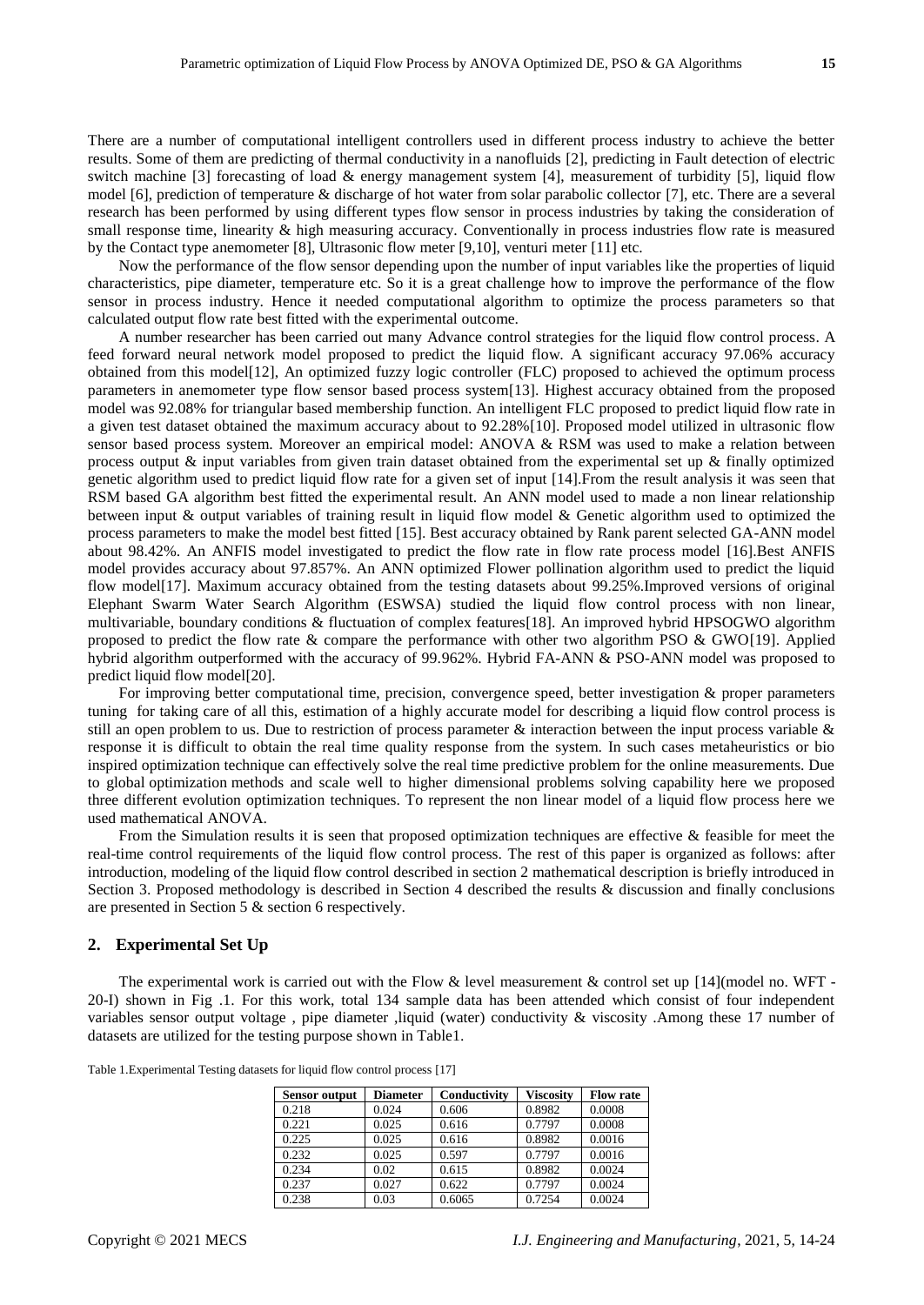| 0.239 | 0.025 | 0.616  | 0.8982 | 0.0032 |
|-------|-------|--------|--------|--------|
| 0.241 | 0.027 | 0.622  | 0.7797 | 0.0032 |
| 0.245 | 0.024 | 0.6065 | 0.7254 | 0.0032 |
| 0.247 | 0.024 | 0.616  | 0.8982 | 0.004  |
| 0.247 | 0.025 | 0.622  | 0.7797 | 0.004  |
| 0.25  | 0.025 | 0.6065 | 0.7254 | 0.0048 |
| 0.256 | 0.025 | 0.616  | 0.8982 | 0.0048 |
| 0.254 | 0.024 | 0.622  | 0.7797 | 0.0056 |
| 0.259 | 0.03  | 0.606  | 0.7254 | 0.0064 |
| 0.265 | 0.027 | 0.622  | 0.7797 | 0.0072 |



Fig .1. Experimental set up for present research [14]

#### **3. Modeling of liquid Flow process**

In this section overall methodology of the present research explained. Non linear mathematical equation formulations explained after the flowchart of the research.

#### *A. Flowchart of proposed research*

In present research we formulated a non linear mathematical model: ANOVA from 117 numbers of training datasets. Mathematical formulation of ANOVA explains in later subsection. Three evolutionary algorithms: Genetic Algorithm (GA), Particle swarm Optimization (PSO) & Differential Evolution (DE) were used finding out the coefficient value of the proposed ANOVA model when objective function reached to optimum. For this purpose we changed the parameters of all mentioned algorithms. Finally we determine the calculated output flowrate corresponding to each set testing input datasets. For the identification of best algorithm in this research we used different statistical metrics like root mean square (RMSE), Mean absolute error (MAE), Mean absolute percentage error (MAPE), accuracy & computational time etc. Overall process explains in Fig. 2.

#### *B. Mathematical Model*

Due to nonlinear characteristics of liquid flow rate and liquid level process it is very difficult to determine the process input variables like pipe diameter, pipe diameter & change in liquid properties to achieved the optimum liquid flow rate & liquid level using conventional controller techniques. Hence we need computational intelligence tools to optimized the non linear mathematical like RSM & ANOVA [21,22]. In this work, at first we have used popular nonlinear power equations: Analysis of Variance (ANOVA) to describe the mathematical relationship between input variables & response of liquid flow control process. In the mathematical model flow rate  $(F)$  can be expressed in term of sensor output  $(E)$ , pipe diameter  $(D)$  & liquid properties as follows:

$$
F = \mu_1 E^{\mu 2} . D^{\mu 3} . k^{\mu 4} . n^{\mu 5} \tag{1}
$$

Where,  $\mu_1$ ,  $\mu_2$ ,  $\mu_3$ ,  $\mu_4$  and  $\mu_5$  are the coefficients the mathematical model. Now computational intelligence techniques are used to get the optimum values of this co efficient from the experimental dataset. Here three different metaheuristics optimization techniques are applied as a computational intelligence tool to achieve the optimum value of the process variable, process fit with the experimental one & difference between measured and simulated flow rate is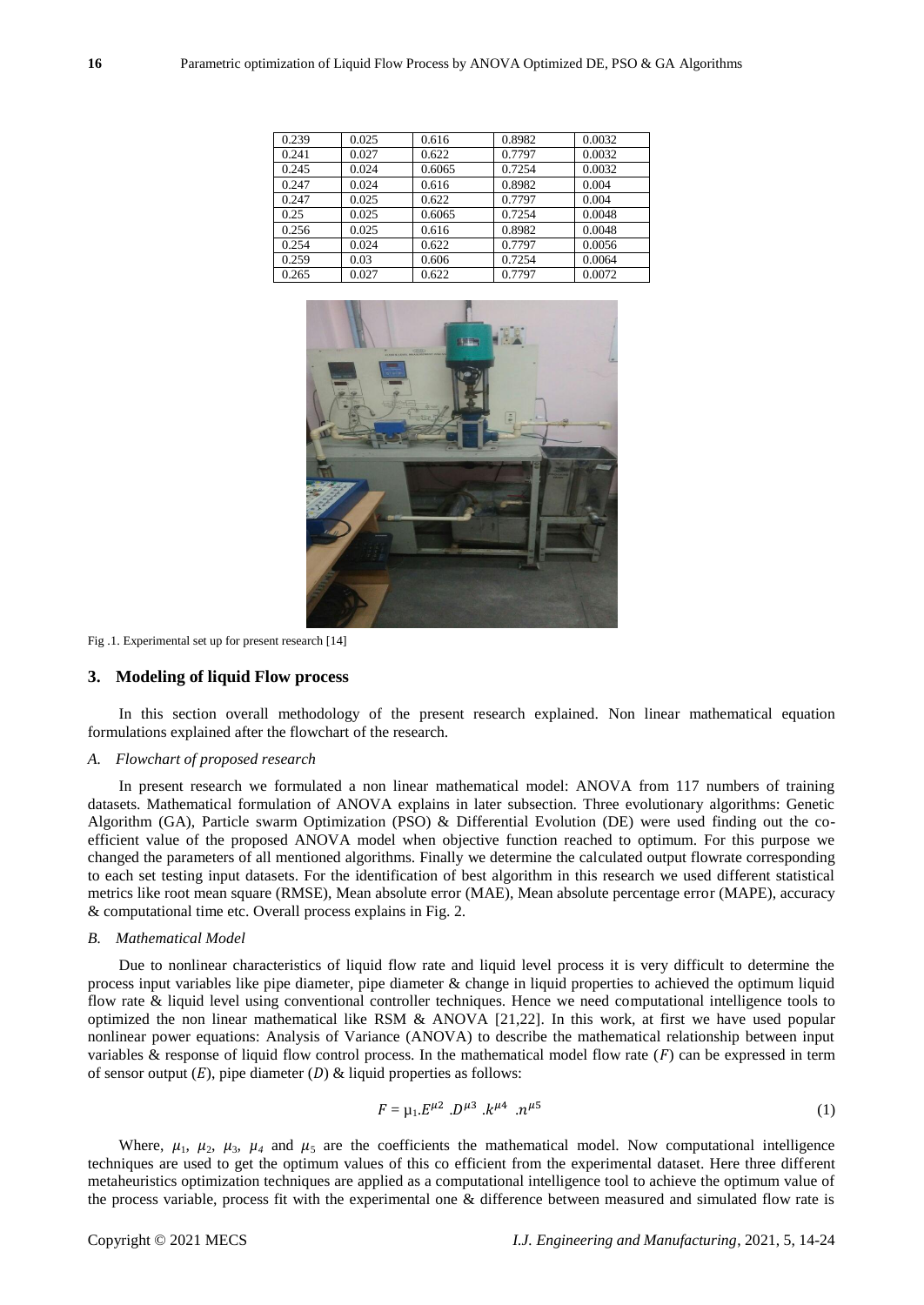minimized. So in this research we used RMSE [23] as a objective function for the metaheuristic which is needed to be minimized.

RMSE 
$$
(X)
$$
 =  $\sqrt{\frac{\sum_{i=1}^{N} f(E, D, K, X)^2}{N}}$  (2)

Where,  $N$  is the number of the experimental data,  $X$  is the set of the estimated parameters. For ANOVA based modelling, the error function  $(E_i, D_i, n_i, k_i, X)$  and set of parameters X can be expressed as

$$
f(E_i, D_i, n_i, k_i, X) = \mu_1 E^{\mu 2} . D^{\mu 3} . k^{\mu 4} . n^{\mu 5} - F
$$
\n(3)

$$
X = \{ \mu_1, \mu_2, \mu_3, \mu_4, \mu_5 \}
$$
 (4)

Where,  $F$  is the experimental data.



Fig.2. Flowchart for the present research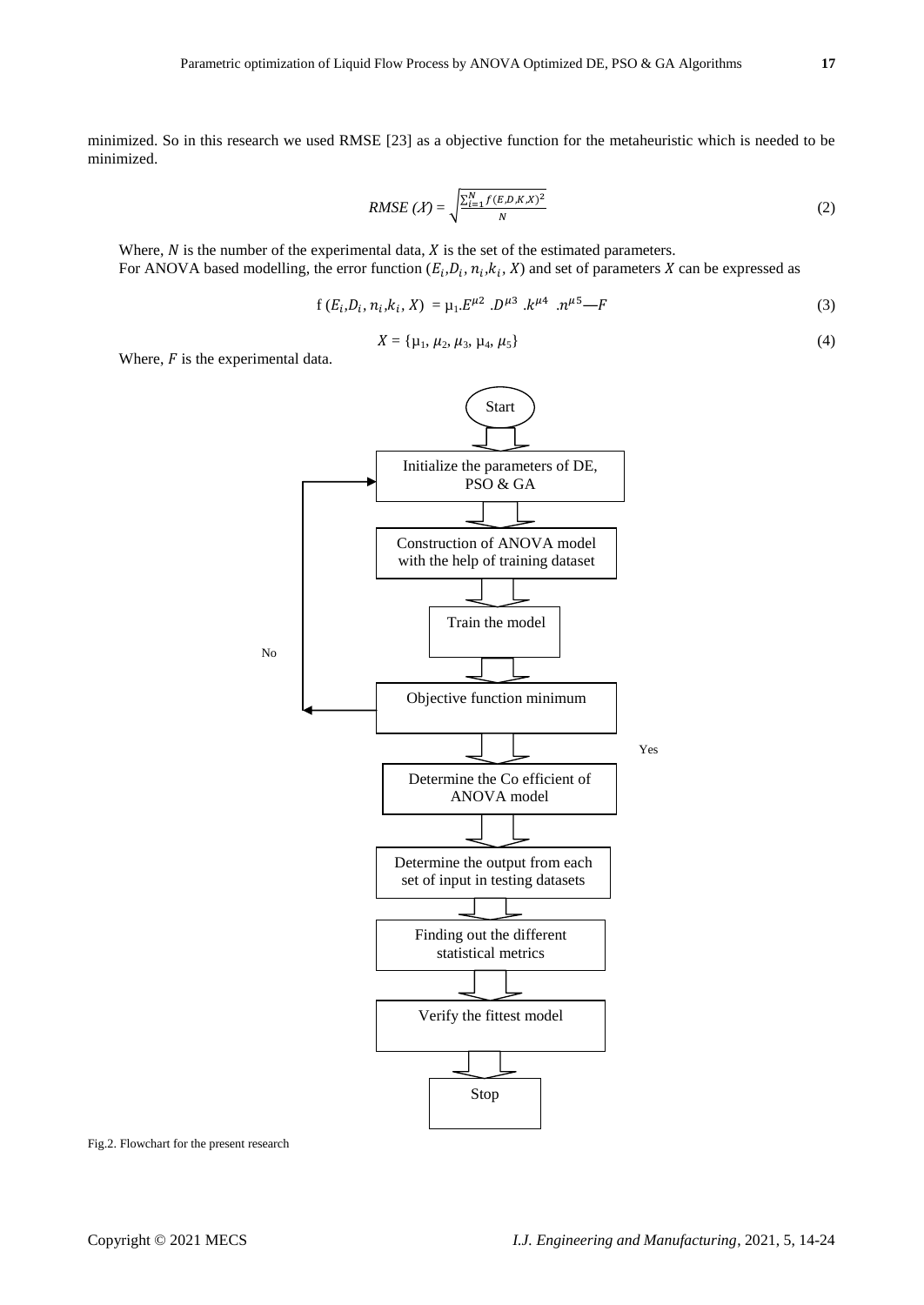## **4. Proposed Methodology**

Before elaborating the proposed methodology basic Differential Evolution (DE), Particle Swarm Optimization (PSO) & Genetic Algorithm (GA) are elaborated initially.

#### *A Differential Evolution calculation (DE)*

It is a stochastic, populace based improvement calculation for taking care of nonlinear advancement issue [24]. The calculation was presented by Storn and Price in 1996 [25]. A fundamental variation of the DE calculation works by having a populace of applicant arrangements (called specialists). These specialists are moved around in the inquiry space by utilizing straightforward numerical formulae to join the places of existing operators from the populace [26]. On the off chance that the new position of a specialist is an improvement, at that point it is acknowledged and frames some portion of the populace; generally the new position is just disposed of. The procedure is rehashed and by doing so it is trusted, however not ensured, that a palatable arrangement will inevitably be found[27].

#### *B Particle swarm streamlining (PSO)*

Particle swarm optimization technique is a heuristic technique inspired by the interaction of group of animals[28,29]. The process starts with random variables each of which again represents the possible solution of the optimization problem. Each of the variable represent by two parameters: position & velocity. Position of the variable indicates the deviation from the ideal optimum solution while the velocity indicates the motion of a variable around the search space. Social performance of PSO depending upon the two important parameters: individual best position  $(P_{best})$ & global best position  $(G_{best})$  of each swarm. PSO have been effectively utilized in different research field like: renewable energy[30,31], nanoparticles [32], mathematical modelling [33], nuclear energy field [34] etc.

## *C .Genetic Algorithm (GA):*

The GA has a place with a group of computational models propelled by Darwin's generation and natural selection hypothesis [35,36]. The GA utilizes the essential propagation administrators, for example, hybrid and transformation to deliver the hereditary organization of a populace. Some trade and reordering of chromosomes, creating posterity that contain a mix of data from each parent, is frequently alluded to as hybrid due to the route strands of chromosomes traverse during the trade. Decent variety in the populace is accomplished by change. A regular hereditary calculation methodology makes the accompanying strides: A populace of applicant answers (for the enhancement errand to be tackled) is introduced. New arrangements are made by applying hereditary administrators (change as well as hybrid). The wellness (how great the arrangements are) of the subsequent arrangements is assessed, and reasonable choice procedure is then applied to figure out which arrangements will be kept up into the people to come. The methodology is then iterated. After a few cycles or ages, the calculation unites to the best person that speaks to the ideal answer for the current issue. Hereditary Algorithms have been effectively utilized as an improvement device in operational research[37], multi disciplinary streamlining approach [38,39], the electric vehicle [40], coordination control [41] and aviation applications [42].

## **5. Result Analysis**

The parameters setting for every calculation in the examination is portrayed as pursues:

1. For GA, crossover percentage (pc) 0.7, Extra range factor for crossover (*γ*) 0.4, mutation percentage (pm) 0.3& mutation rate (mu) is 0.1 respectively.

2. For DE, the mutation factor (F) 0.5, crossover rate (C) 0.9 & maximum iteration number 200.

3. For PSO, inertia weight (w) 1, inertia weight damping factor ( $w_{\text{damp}}$ ) 0.99, personal learning co-efficient (c<sub>1</sub>) 1.5 & Global learning co efficient  $(c_2)$  2 according to the earlier work.

For all the algorithms we choose maximum iteration number 5000 and population 100 respectively. For a liquid flow model, search space is confined to 5 dimensional function optimization problems to look through ideal estimations of  $\{ \mu_1, \mu_2, \mu_3, \mu_4, \mu_5 \}$  already shown in equation no. 4. The search range for the optimization of liquid flow based model is (-15, 15).

## *A. Computational Efficiency Test*

Computational time is one of the major criteria for evaluating the effectiveness of the bio inspired optimization technique applied in a particular process parametric optimization. In this subsection we have taken the average execution time taken by each algorithm for each of the problems for a fixed number of iteration 5000, population 100 & 10 times run the program. Table 2 shows a comparative study based on average execution time. From Table 2 It has been observed that GA based ANOVA model performed best by means of average computational time. Graphically visualized a control in the set of the Fig. The set of the set of the set of the set of the set of the set of the set of the set of the set of the set of the set of the set of the set of the set of the set of the set of th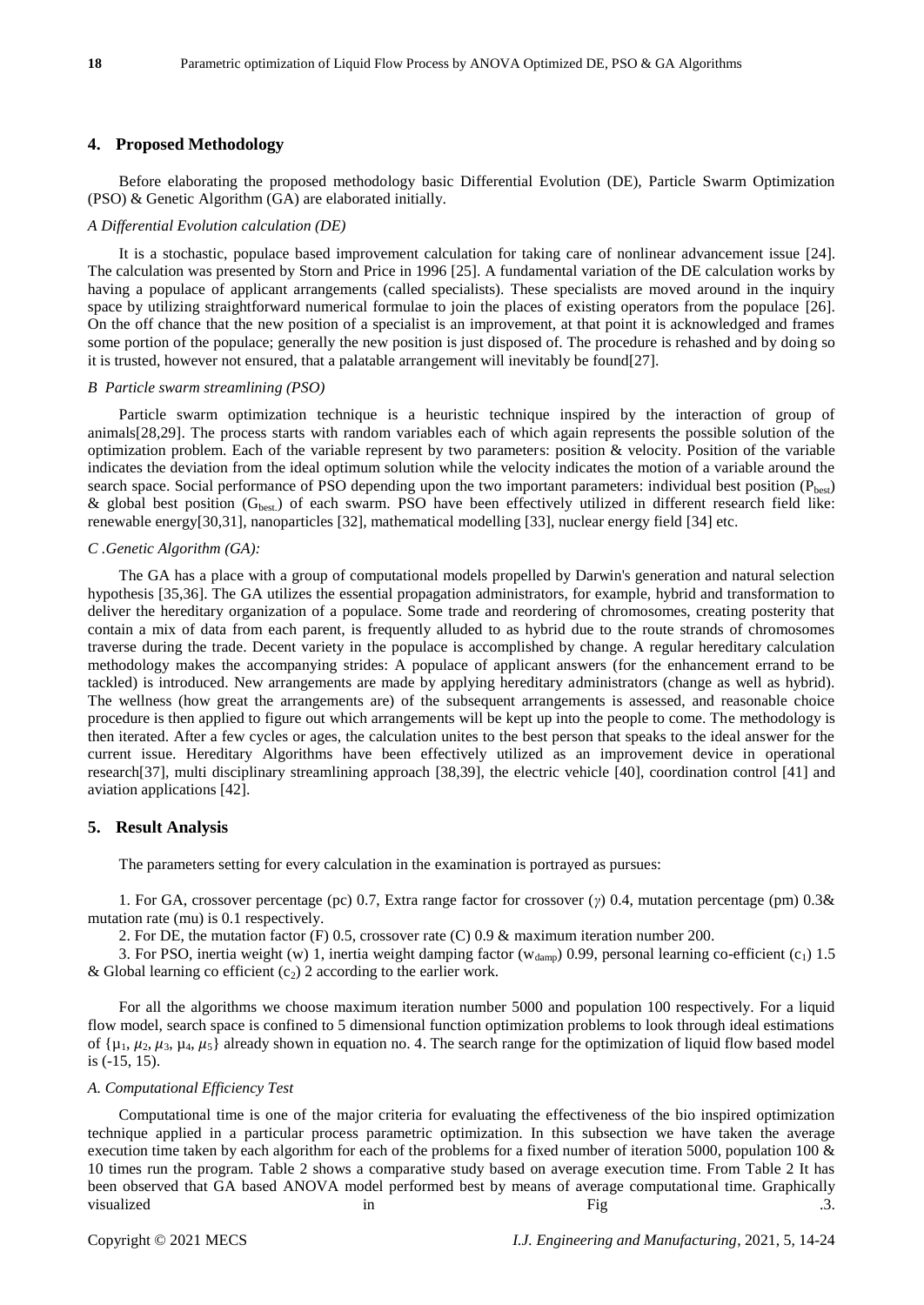Table 2 Comparative study based on computational time



Fig. 3. Comparative study based on Computational time

#### *B. Accuracy Test*

Accuracy test is another statistical criteria which indicates the calculated value is how close to the measured value under the different experimental conditions. In accuracy test we have used two error indicator indexes: Mean absolute error ( $MAE$ ) & mean absolute percentage error ( $MAPE$ ) to measure the error between experimental and the simulated current data, defined as Eqns. (5) and (6)

$$
IAE = |Fmeasured - Fcalculated| \tag{5}
$$

$$
MAPE = \frac{1}{n} \sum_{i=1}^{n} \frac{IAE}{\text{Fmeasured}} \tag{6}
$$

Moreover, mean Absolute Error  $(TAE)$  can be defined as:

$$
MAE = \frac{\sum_{i=1}^{n} IAE_i}{n}
$$
 (7)

Where,  $n$  is the number of experimental dataset, *Fmeasured & Fcalculated* are the experimental and estimated value of liquid flow rate. The best optimization algorithm always produced least RMSE for all different runs. The coefficient of the non linear models is obtained from DE, PSO & GA Matlab code shown in Table 3.

Table 3. Estimated optimal parameters by using DE, PSO & GA based modeling of liquid flow control process

| Method     | $\mu_1$ | $\mathbf{\mu}_2$ | μ3        | μ,        | μ5        |
|------------|---------|------------------|-----------|-----------|-----------|
| DE         | 13.9440 | .3317            | $-1.3593$ | $-5.0136$ | $-0.7676$ |
| <b>PSO</b> | 5.00    | 10.0466          | -1.0550   | $-3.6296$ | $-0.6247$ |
| GA         | 5.00    | 8.4074           | $-0.7271$ | $-1.3846$ | $-0.7300$ |

Table 4. Comparative study based on Mean absolute error (MAE) in DE, PSO & GA

| <b>Method</b> | Mean absolute percentage Error (MAPE) | <b>Mean Absolute Error (MAE)</b> |
|---------------|---------------------------------------|----------------------------------|
| DE            | 15.79                                 | 0.040                            |
| PSO           | 16.60                                 | 0.036                            |
| GА            | 20.41                                 | 0.039                            |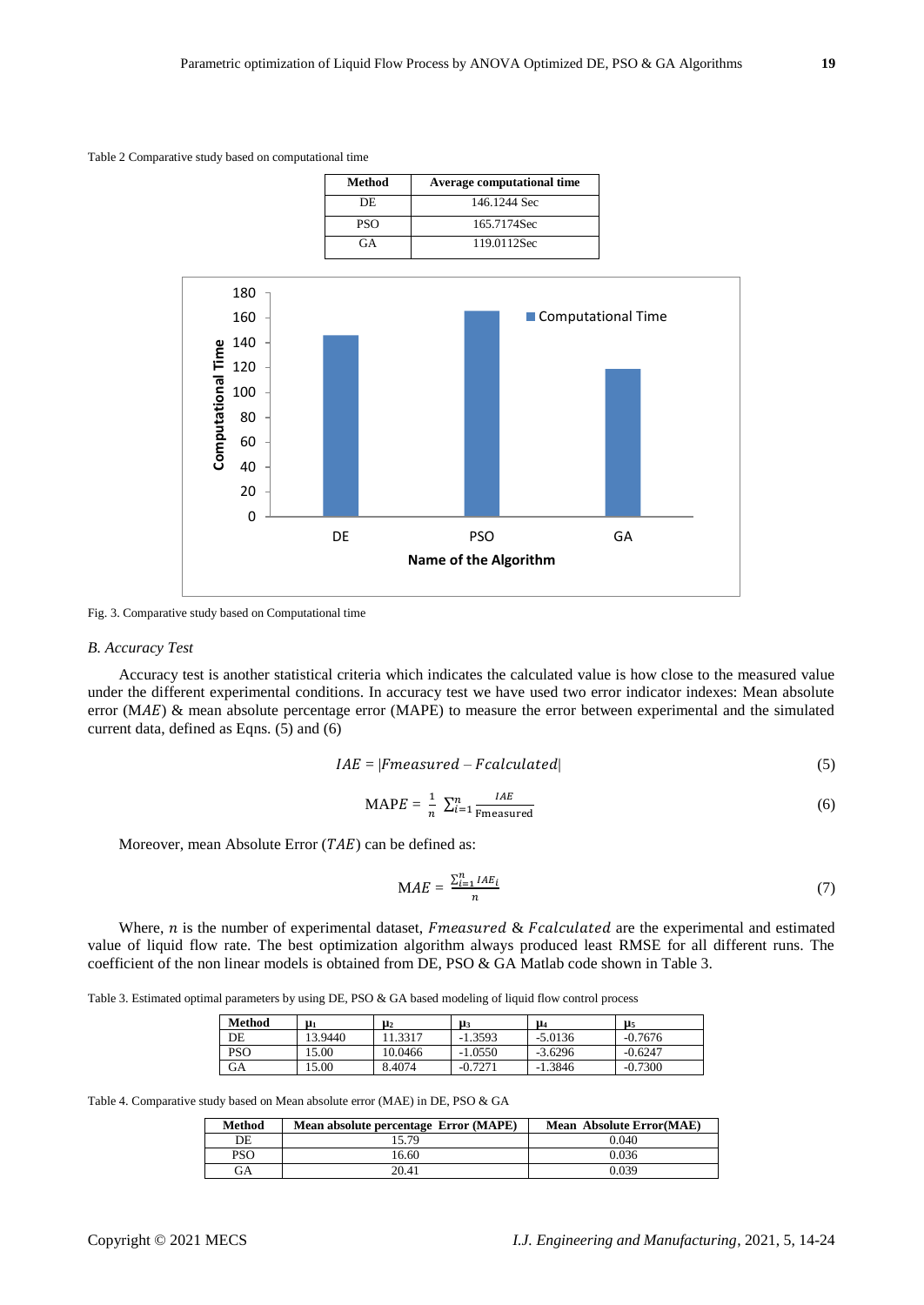

Fig. 4. Comparative study based on MAPE & Accuracy

The prediction error can be calculated using Root Mean Square Error (RMSE) which can be defined as follows

$$
RMSE = \sqrt{\frac{1}{m} \sum_{i=1}^{m} (\frac{X_{exp} - X_{Cal}}{X_{exp}})^2} * 100\%
$$
\n(8)

$$
Accuracy = (100\text{-}RMSE) \% \tag{9}
$$

Where,  $X_{exp}$  is experimental value  $X_{cal}$  is calculated value and *m* is number of training data. From Table 4 describes DE offers least mean absolute Percentage error (MAPE) while PSO gives least mean absolute error (MAE). It has been also observed from Table 5 that PSO optimization has least RMSE error & maximum accuracy. Fig .6. Show the relative errors vs. different liquid flow rate measurement instances for DE, PSO & GA based modeling respectively. It can be seen that proposed DE optimization having least relative error than other optimization techniques.

Table 5. Comparative study based on Root mean square error (RMSE) & Accuracy

| <b>Method</b> | <b>RMSE</b> | <b>Accuracy</b> |
|---------------|-------------|-----------------|
| DE            | 0.0481      | 99.9519         |
| PSO           | 9.0442      | 99.9558         |
| ЭA            | 0.0492      | 99.9508         |



Fig .5. Comparative study based on RMSE & MAE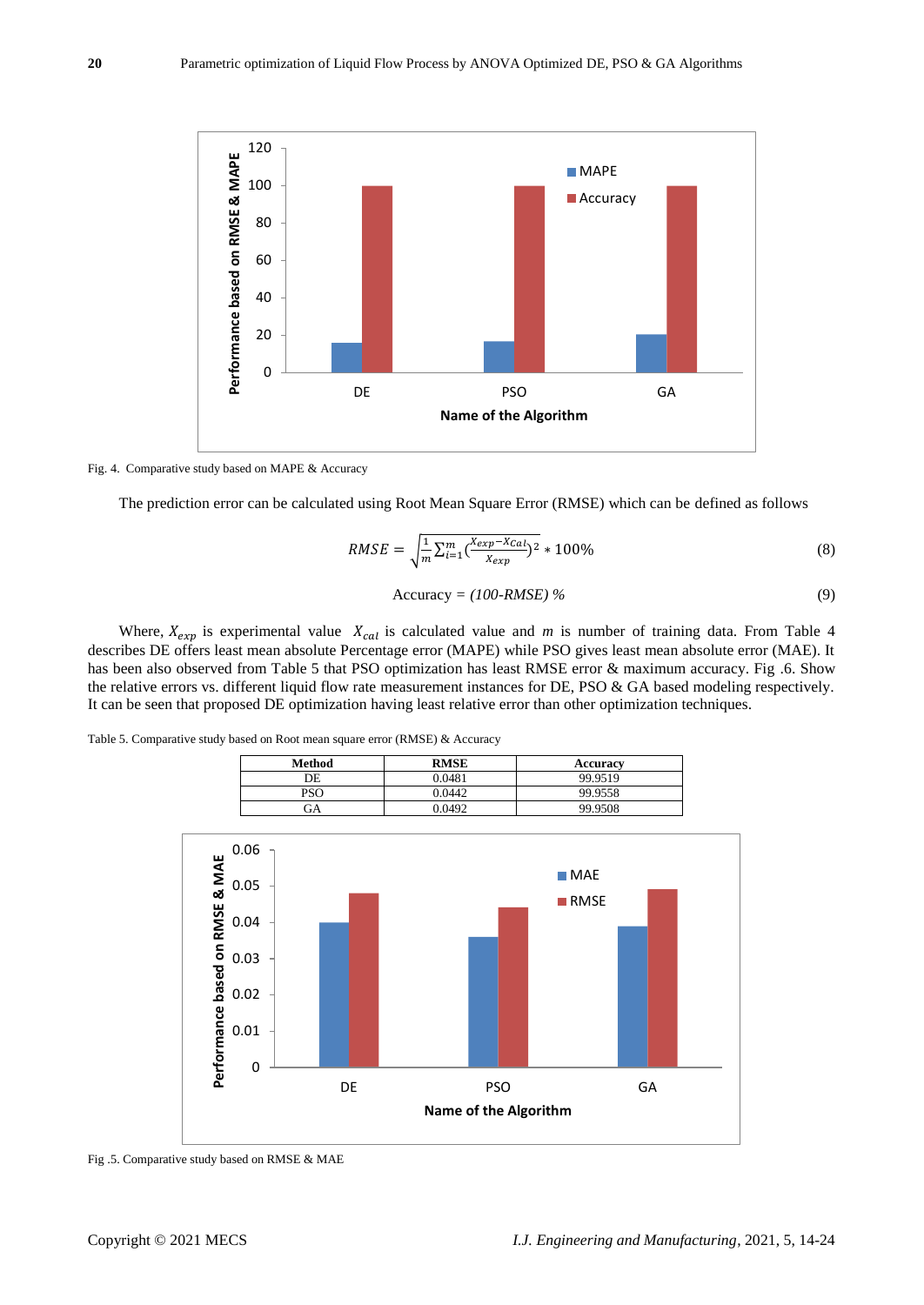Comparative study between calculated values obtains from GA, DE & PSO with experimental values of the outputs shown in Fig .7. Characteristics graph represent how all this three evolutionary algorithm calculated flow rate fitted with the experimental flowrate. However among all this EA , GA optimization provides better calculated flowrate with respect to experimental flowrate. Fig. 8. Represent the graph between deviation (=  $\frac{Xexp-X_{Cal}}{y}$  $\frac{p^{2}C^{n-1}(a)}{x_{exp}}$  & experimental flowrate where the deviation is minimum between the flowrate of 250Lpm to 500 Lpm, DE have least deviation with flowrate.



Fig .6. Relative errors for GA, PSO & DE based modeling of liquid flow control process



Fig .7. Comparisons of the characteristics of the experimental data and estimated liquid flow rate using DE, PSO & GA based model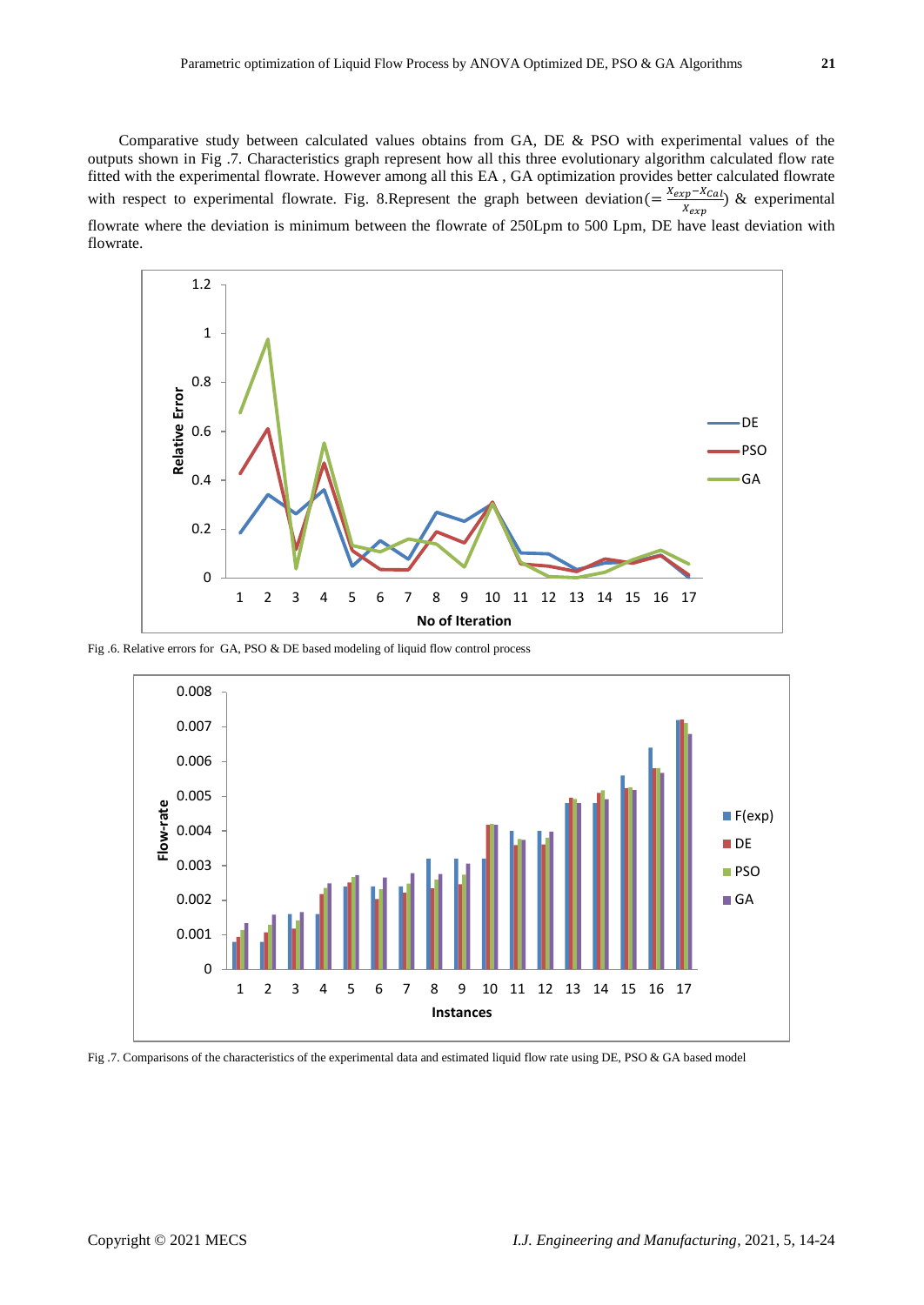

Fig .8. Deviation vs. Experimental flow rate

#### *C. Score scheme*

To identify the best algorithm among applied three evolutionary algorithms we used score system in present research. Generally scoring system applied in result analysis when a significant variation is taken place between all the proposed algorithms. Here we observed that all the statistical metrics in subsection we cannot conclude which algorithm is better in most of statistical criterion for that we used scoring value in Table 6.

| Algorithm  | RMSE | Accuracy | MAPE | MAE | Computational time | Overall score |
|------------|------|----------|------|-----|--------------------|---------------|
| DE         |      |          | 1.5  |     |                    | 5.5           |
| <b>PSO</b> |      |          | 1.5  |     | 0                  | 4.5           |
| GA         |      |          | 0    |     |                    |               |

Table 6. Performance based on scoring scheme

## **6. Conclusions**

Modeling & optimization of liquid level & flow control in a process industry is an interesting task for the researchers. In this study, our aim is to optimize the power equation model of ANOVA which is used to make a nonlinear relation between the input & output of the process variables. In next step we need to find out the optimal values of the coefficient of the ANOVA models using Evolutionary algorithms (DE, PSO & GA) so that estimated liquid flow rate fit best with the experimental results & provides the minimum objective function of flow rate. In Final step we perform different statistical analysis which is shown in section 5. From the result analysis we get the following conclusion : in respect to computation time Genetic algorithm is more effective, in respect to MAE , RMSE & Accuracy PSO show the more effective output & finally DE shows the better result in respect to MAPE & Relative error. That's all the evolution algorithm not provides accurate result in all statistical result analysis aspect. However all the algorithms can predict the liquid flow rate with satisfactory accuracy more than 99.95%. From Table 6 It is seen that on the basis of performance score DE algorithm performs better than other two, although there are a small deviation between performance score of mentioned all three algorithms.

More accurate modeling can be designed by considering the other type of contact type liquid flow sensor & further tuning can be done by metaheuristic optimization techniques to achieve better stability & accuracy are the future aspect.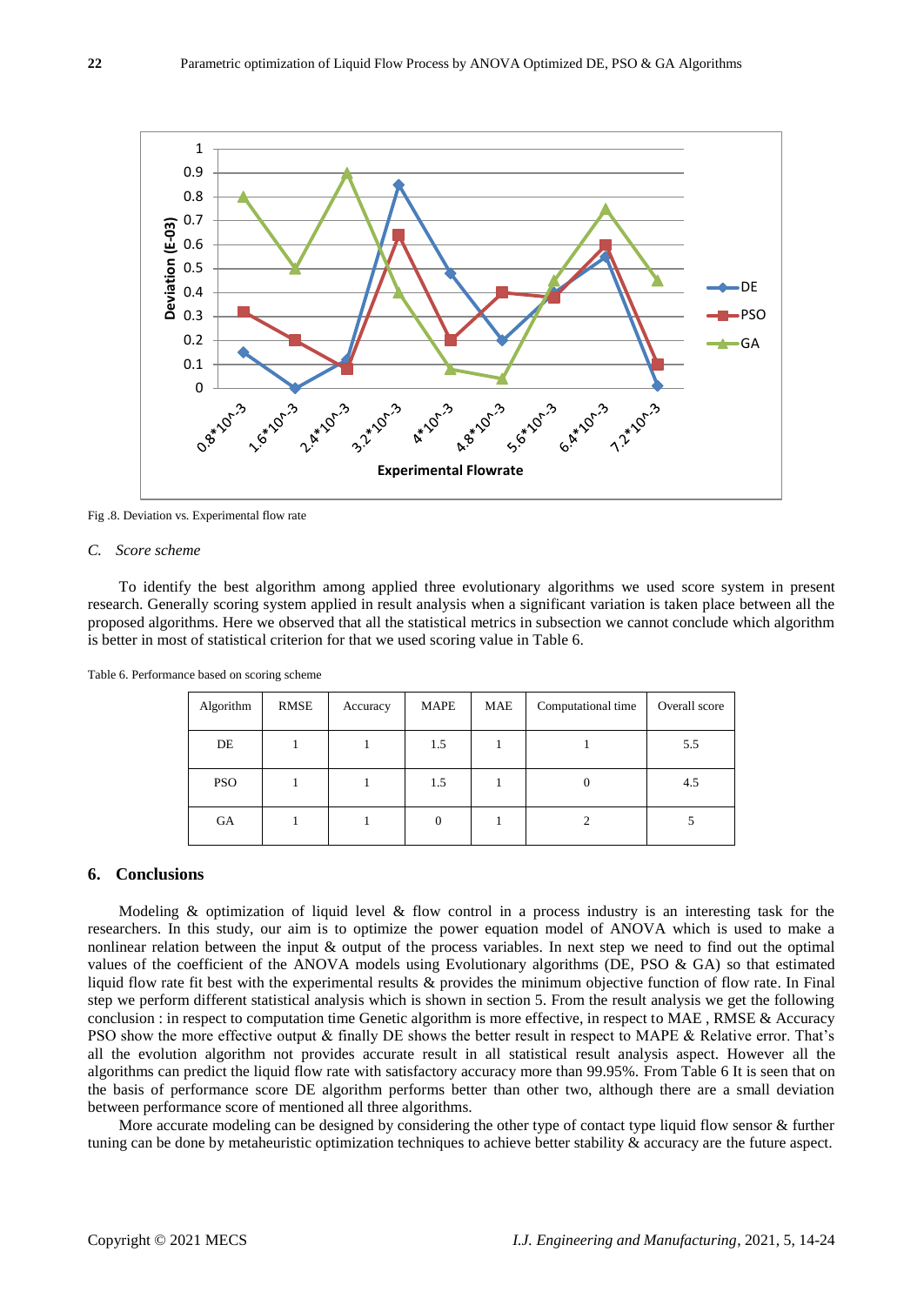## **Compliance with ethical standards:**

**Conflict of interest:** The authors declare that they have no conflict of interests.

## **References**

- [1] Dutta P, Kumar A. A Study on Performance of Different Open Loop PID Tunning Technique for a Liquid Flow Process. IJITCA 2016;6:13–22. https://doi.org/10.5121/ijitca.2016.6202.
- [2] Zhang Y, Xu X. Predicting the thermal conductivity enhancement of nanofluids using computational intelligence. Physics Letters A 2020;384:126500. https://doi.org/10.1016/j.physleta.2020.126500.
- [3] Soares N, Pestana de Aguiar E, Goliatt L. Failure Classification in Electric Switch Machines Using Symbolic Concepts and Computational Intelligence. 2017. https://doi.org/10.20906/CPS/CILAMCE2017-1021.
- [4] Fallah SN, Deo RC, Shojafar M, Conti M, Shamshirband S. Computational Intelligence Approaches for Energy Load Forecasting in Smart Energy Management Grids: State of the Art, Future Challenges, and Research Directions. Energies 2018;11:596. https://doi.org/10.3390/en11030596.
- [5] Dutta P, Kumar A. FUZZY MODEL FOR TUBIDITY MEASUREMENT: 4:4.
- [6] Dutta P, Kumar A. Effect of Different Defuzzification methods in a Fuzzy Based Liquid Flow control in Semiconductor Based Anemometer. IJITCA 2017;7:01–8. https://doi.org/10.5121/ijitca.2017.7101.
- [7] Dutta P, Biswas SK, Biswas S, Majumder M. Parametric optimization of Solar Parabolic Collector using metaheuristic Optimization. Computational Intelligence and Machine Learning 2021;2:7.
- [8] DUTTA P, KUMAR A. Flow sensor analogue: realtime prediction analysis using SVM & KNN, 2018.
- [9] Santhosh K, Roy BK. An Intelligent Flow Measurement Technique using Ultrasonic Flow Meter with Optimized Neural Network. 2012:5:4.
- [10] Dutta P, Kumar A. Intelligent calibration technique using optimized fuzzy logic controller for ultrasonic flow sensor. MATHEMATICAL MODELLING OF ENGINEERING PROBLEMS 2017;4:91–4. https://doi.org/10.18280/mmep.040205.
- [11] Roy BK, Venkata SK. A Practically Validated Intelligent Calibration Circuit Using Optimized ANN for Flow Measurement by Venturi | SpringerLink. Journal of The Institution of Engineers (India): Series B 2015:31–9.
- [12] DUTTA P, KUMAR A. Study of optimized NN model for liquid flow sensor based on different parameters. Proceeding of international conference on materials, applied physics and engineering, 2018.
- [13] Dutta P, Kumar A. Design an intelligent flow measurement technique by optimized fuzzy logic controller. Journal Européen Des Systèmes Automatisés 2018: 51:13: 89-107.
- [14] DUTTA P, KUMAR A. Modelling of Liquid Flow control system Using Optimized Genetic Algorithm. Statistics, Optimization & Information Computing 2020;8:565–82.
- [15] DUTTA P, KUMAR A. Design an intelligent calibration technique using optimized GA-ANN for liquid flow control system. Journal Europeen Des Systemes Automatises 2017;50:449–70.
- [16] Dutta P, Kumar A. Application of an ANFIS model to Optimize the Liquid Flow Rate of a Process Control System. Chemical Engineering Transactions 2018;71:991–6. https://doi.org/10.3303/CET1871166.
- [17] DUTTA P, KUMAR A. Modeling and Optimization of a Liquid Flow Process using an Artificial Neural Network-Based Flower Pollination Algorithm. Journal of Intelligent Systems 2018;29:787–98.
- [18] Mandal S, DUTTA P, KUMAR A. Modeling of liquid flow control process using improved versions of elephant swarm water search algorithm. SN Applied Sciences 2019: 1: 8:1-16.
- [19] Dutta P, Majumder M, Kumar A. An Improved Grey Wolf Optimization Algorithm for Liquid flow Control System. I J Engineering and Manufacturing 2021;4:10–21.
- [20] DUTTA P, Cengiz K, KUMAR A. Study of Bio- inspired neural networks for the Prediction of liquid flow in Process control system. Cognitive Big Data Intelligence with a Meta-Heuristic Approach, Elsevier; 2021.
- [21] Dutta P, Mandal S, Kumar A. Application of FPA and ANOVA in the optimization of liquid flow control process. RCES 2019;5:7–11. https://doi.org/10.18280/rces.050102.
- [22] DUTTA P, Mandal S, KUMAR A. Comparative study: FPA based response surface methodology ANOVA for the parameter optimization in process control. Advances in Modelling and Analysis C 2018;73:23–7.
- [23] DUTTA P, Majumder M. AN IMPROVED GREY WOLF OPTIMIZATION TECHNIQUE FOR ESTIMATION OF SOLAR PHOTOVOLTAIC PARAMETERS. International Journal of Power and Energy Systems 2021;41.
- [24] Liang J, Xu W, Yue C, Yu K, Song H, Crisalle OD, et al. Multimodal multiobjective optimization with differential evolution. Swarm and Evolutionary Computation 2019;44:1028–59.
- [25] Storn R, Ag S, Sn Z, Ring O, Price K. Minimizing the real functions of the ICEC'96 contest by Differential Evolution. IEEE International Conference on Evolutionary Computation (ICEC'96) 1996.
- [26] Sun G, Li C, Deng L. An adaptive regeneration framework based on search space adjustment for differential evolution. Neural Computing and Applications 2021:1–17.
- [27] Li S, Gu Q, Gong W, Ning B. An enhanced adaptive differential evolution algorithm for parameter extraction of photovoltaic models. Energy Conversion and Management 2020;205:112443.
- [28] Bansal JC. Particle swarm optimization. Evolutionary and swarm intelligence algorithms, Springer; 2019, p. 11–23.
- [29] Chopard B, Tomassini M. Particle swarm optimization. An Introduction to Metaheuristics for Optimization, Springer; 2018, p. 97–102.
- [30] Khaled U, Eltamaly AM, Beroual A. Optimal power flow using particle swarm optimization of renewable hybrid distributed generation. Energies 2017;10:1013.
- [31] Elsheikh AH, Abd Elaziz M. Review on applications of particle swarm optimization in solar energy systems. International Journal of Environmental Science and Technology 2019;16:1159–70.